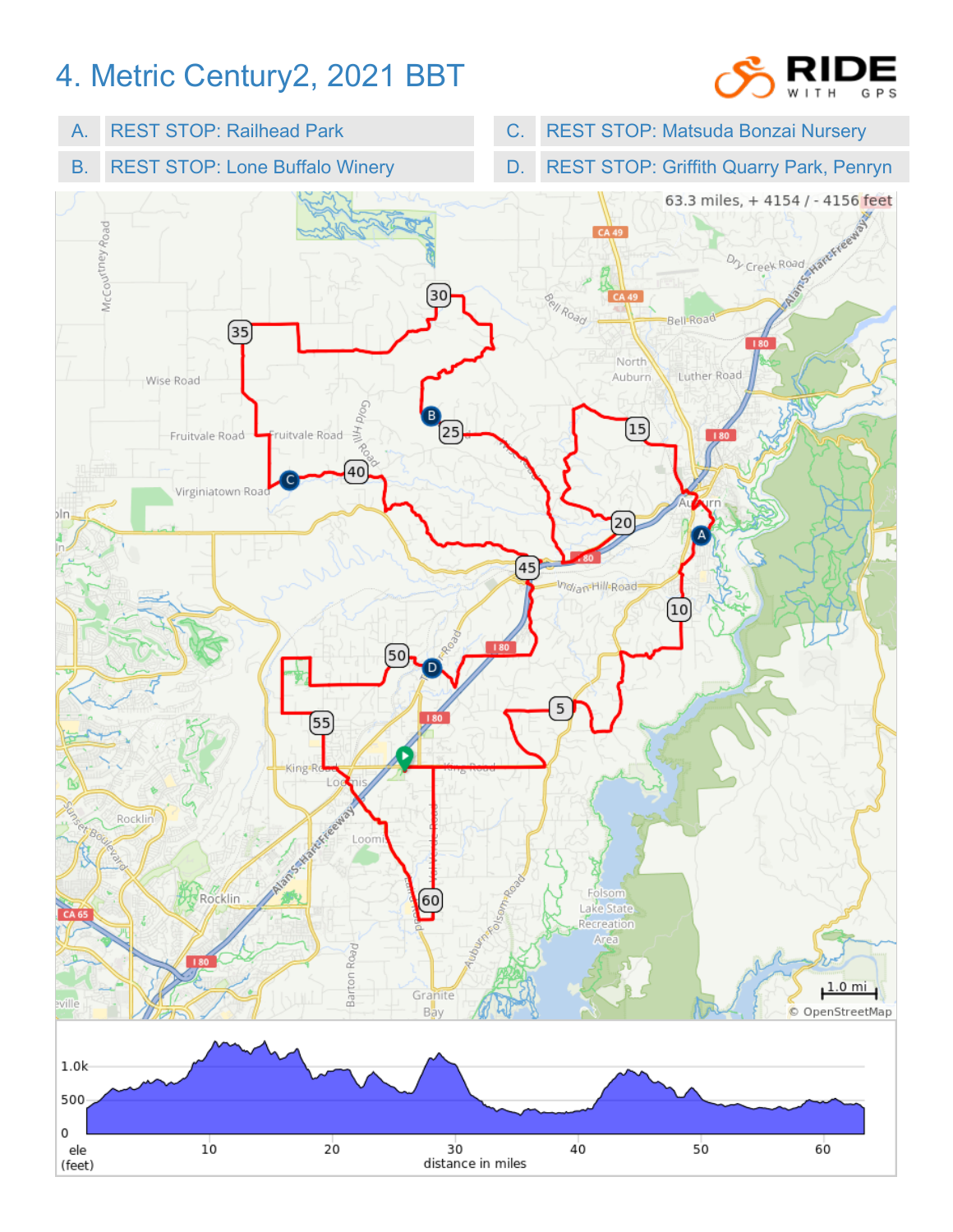## 4. Metric Century2, 2021 BBT

| <b>Num</b>       | <b>Dist</b> | Type | <b>Note</b>                                                             |
|------------------|-------------|------|-------------------------------------------------------------------------|
| 1.               | 0.0         | Q    | Start of route                                                          |
| 2.               | 0.0         |      | Left onto Ong Place                                                     |
| 3.               | 0.1         |      | <b>Right onto King Road</b>                                             |
| $\overline{4}$ . | 2.6         |      | Left onto Brennans Road                                                 |
| 5.               | 3.9         |      | <b>Right onto Brennans Road</b>                                         |
| 6.               | 4.0         |      | <b>Right onto Rock Springs</b><br>Road                                  |
| 7.               | 5.2         |      | Left onto Auburn Folsom<br>Road                                         |
| 8.               | 5.4         |      | Sharp right onto Newcastle<br>Road                                      |
| 9.               | 6.5         |      | Left onto Rattlesnake<br>Road                                           |
| 10.              | 8.1         |      | <b>Right onto Shirland Tract</b><br>Road                                |
| 11.              | 9.3         |      | Left onto Shirland Tract<br>Road                                        |
| 12.              | 10.7        |      | Left onto Maidu Drive                                                   |
| 13.              | 10.8        |      | Right onto Auburn Folsom<br>Road                                        |
| 14.              | 10.9        |      | <b>Right onto Sacramento</b><br><b>Street</b>                           |
| 15.              | 11.5        |      | <b>Right onto Pacific Avenue</b>                                        |
| 16.              | 11.6        |      | <b>REST STOP: Turn left into</b><br><b>Railhead Park</b>                |
| 17.              | 11.7        |      | <b>EXIT left onto Pacific</b><br>Avenue                                 |
| 18.              | 12.2        |      | Stay straight - becomes<br><b>Pleasant Avenue at</b><br>railroad tracks |
| 19.              | 12.6        |      | Sharp left onto High Street                                             |
| 20.              | 12.8        |      | Right onto Auburn Folsom<br>Road                                        |
| 21.              | 13.1        |      | Road becomes Maple<br>Street after courthouse<br>intersection           |
| 22.              | 13.2        |      | Slight right onto Maple<br><b>Street Bridge and cross</b><br>over I-80. |
| 23.              | 13.2        |      | Left onto Placer Street                                                 |
| 24.              | 13.3        |      | <b>Right onto Nevada Street</b>                                         |
| 25.              | 14.2        |      | Left onto Mount Vernon<br>Road                                          |

| <b>Num</b> | <b>Dist</b> | <b>Type</b> | <b>Note</b>                                                                                                               |
|------------|-------------|-------------|---------------------------------------------------------------------------------------------------------------------------|
| 26.        | 16.2        |             | Left onto Bald Hill Road.                                                                                                 |
| 27.        | 16.4        |             | Left to stay on Bald Hill<br>Road                                                                                         |
| 28.        | 18.3        |             | Left onto Wise Road                                                                                                       |
| 29.        | 19.8        |             | Right onto Ophir Road                                                                                                     |
| 30.        | 21.4        |             | Right onto Lozanos Road.<br>At bottom of hill (Ophir)<br>turn left, then immediately<br>right to stay on Lozanos<br>Road. |
| 31.        | 22.9        |             | Sharp left onto Wise Road                                                                                                 |
| 32.        | 25.5        |             | <b>Right onto Buttes View</b><br>Lane,                                                                                    |
| 33.        | 25.5        |             | <b>REST STOP: Turn left on</b><br>gravel road to Lone Buffalo<br>Winery.                                                  |
| 34.        | 25.6        |             | <b>EXIT right onto Wise</b><br>Road.                                                                                      |
| 35.        | 26.4        |             | <b>Right onto Baxter Grade</b><br>Road                                                                                    |
| 36.        | 28.4        |             | Left onto Mount Vernon<br>Road                                                                                            |
| 37.        | 32.6        |             | Continue onto Wise Road                                                                                                   |
| 38.        | 33.3        |             | <b>Right onto Wally Allen</b><br>Road                                                                                     |
| 39.        | 33.8        |             | Left onto Mount Pleasant<br>Road                                                                                          |
| 40.        | 34.8        |             | Left onto Garden Bar Road                                                                                                 |
| 41.        | 36.9        |             | Left onto Fruitvale Road                                                                                                  |
| 42.        | 37.2        |             | <b>Right onto Fowler Road</b>                                                                                             |
| 43.        | 38.2        |             | Left onto Virginiatown<br>Road                                                                                            |
| 44.        | 38.6        |             | REST STOP: Turn sharp<br>right into Matsuda Bonzai<br>Nursery.                                                            |
| 45.        | 38.7        |             | EXIT: Turn right onto<br>Virginiatown Road                                                                                |
| 46.        | 40.5        |             | Right onto Gold Hill Road                                                                                                 |
| 47.        | 41.2        |             | Sharp left onto Ridge<br>Road                                                                                             |
| 48.        | 44.7        |             | Right onto Taylor Road,<br>CA 193                                                                                         |
| 49.        | 45.0        |             | Left onto Old State<br>Highway, CA 193                                                                                    |